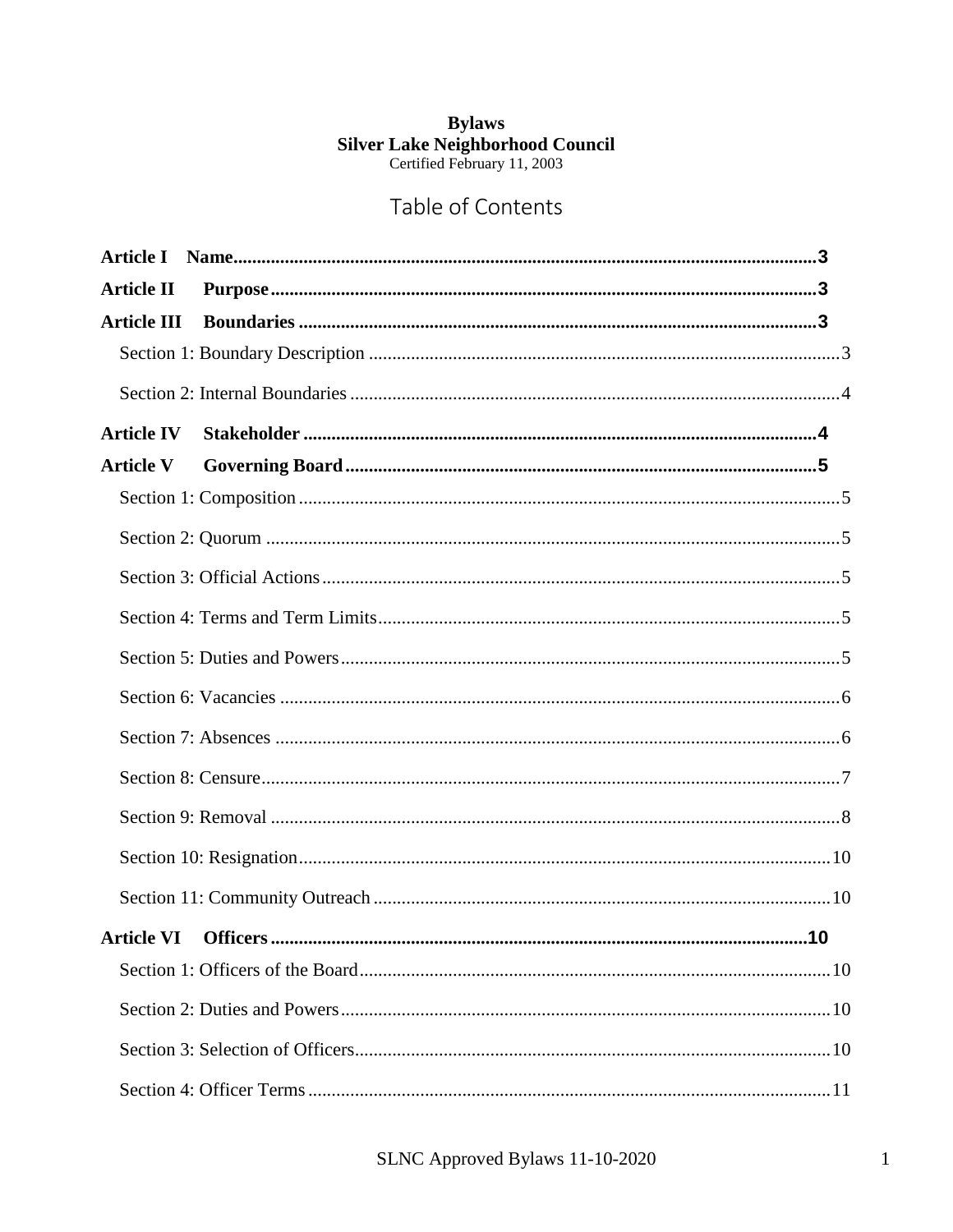| <b>Article VII</b>  |  |
|---------------------|--|
|                     |  |
|                     |  |
|                     |  |
| <b>Article VIII</b> |  |
|                     |  |
|                     |  |
|                     |  |
|                     |  |
|                     |  |
| <b>Article IX</b>   |  |
| <b>Article X</b>    |  |
|                     |  |
|                     |  |
| <b>Article XI</b>   |  |
|                     |  |
|                     |  |
|                     |  |
|                     |  |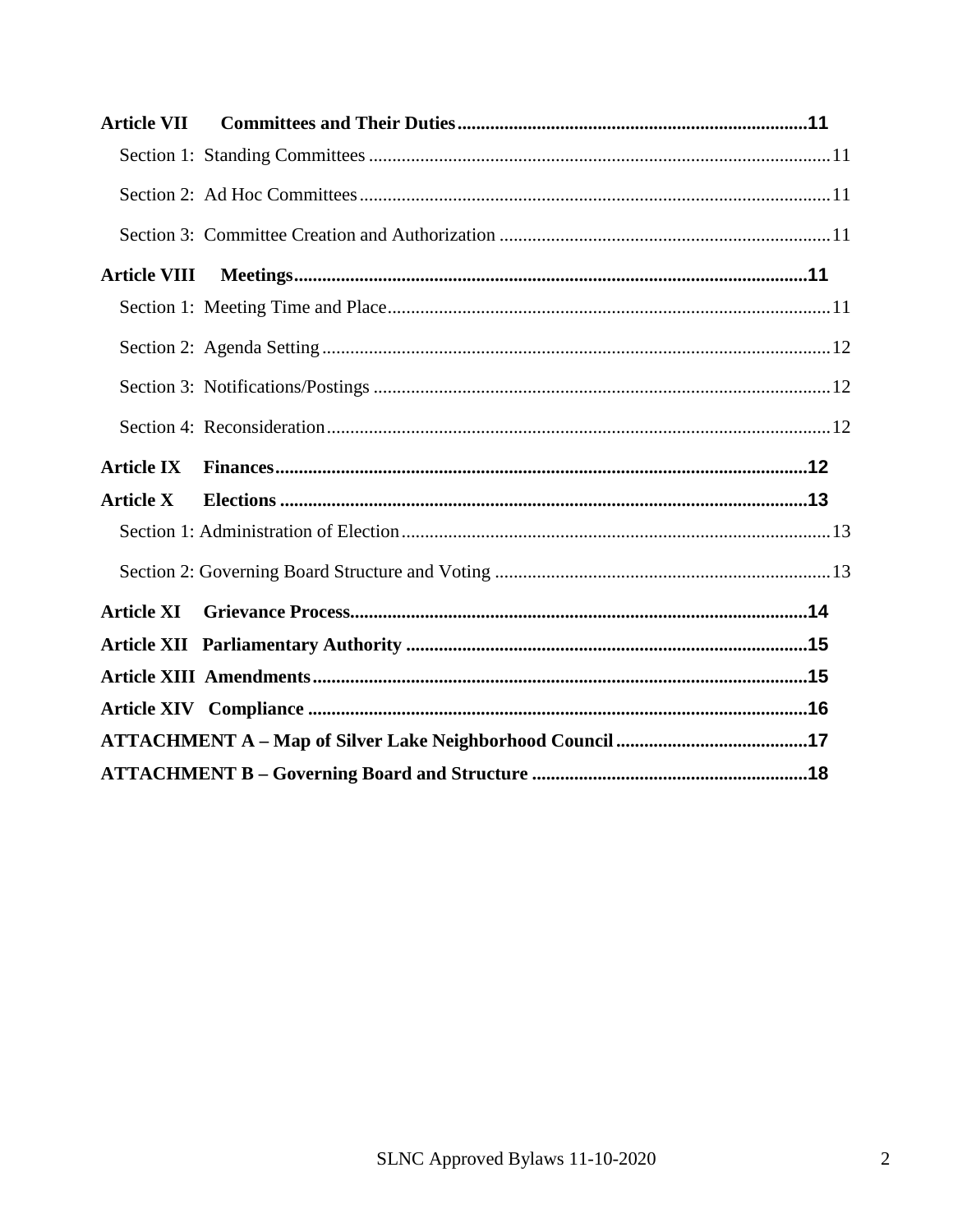#### <span id="page-2-0"></span>**Article I Name**

Upon certification, the name of the Neighborhood Council will be Silver Lake Neighborhood Council (SLNC), an officially recognized advisory council hereby part of the Los Angeles Citywide system of Neighborhood Councils.

#### <span id="page-2-1"></span>**Article II Purpose**

A. **Mission**: The SLNC will work to honor diversity, build community, forge bonds with neighboring communities, and promote participation in city governance and decisionmaking processes to improve the quality of life for all of Silver Lake's Stakeholders.

#### B. **Purpose**:

- 1. To fairly and faithfully represent the interests of all Stakeholders.
- 2. To provide an inclusive forum for discussion of Community issues.
- 3. To be a source of information for the Community on Community issues and governmental matters.
- 4. To educate, encourage, and facilitate in helping make government work better for the Community.
- 5. To participate in the City budget-making process to assure that resources are allocated equitably among all communities and within our own community.
- 6. To work to improve the delivery of City services to the community.
- 7. To advocate for the community on issues of community agreement.
- 8. To support the efforts of existing community groups and to encourage cooperation among these groups.
- 9. To maintain lines of communication with adjacent Neighborhood Councils and community groups and to work together with them on matters of mutual concern.
- 10. To participate in the planning and development process to assure a balance among diverse Stakeholder interests.
- 11. To sponsor community projects that enhance the beauty, vitality and cohesion of the community.
- 12. To acknowledge, support, preserve and improve the environmental integrity and rich cultural heritage of Silver Lake.
- 13. To organize and support social functions and cultural events that bring people together and lift the human spirit.
- <span id="page-2-3"></span>14. To conduct other business and act as is typical of other certified Neighborhood Councils.

#### <span id="page-2-2"></span>**Article III Boundaries**

#### **Section 1: Boundary**

#### **Description**

The boundaries for the SLNC are as follows. This description begins at the southwest corner and travels in a generally clockwise fashion: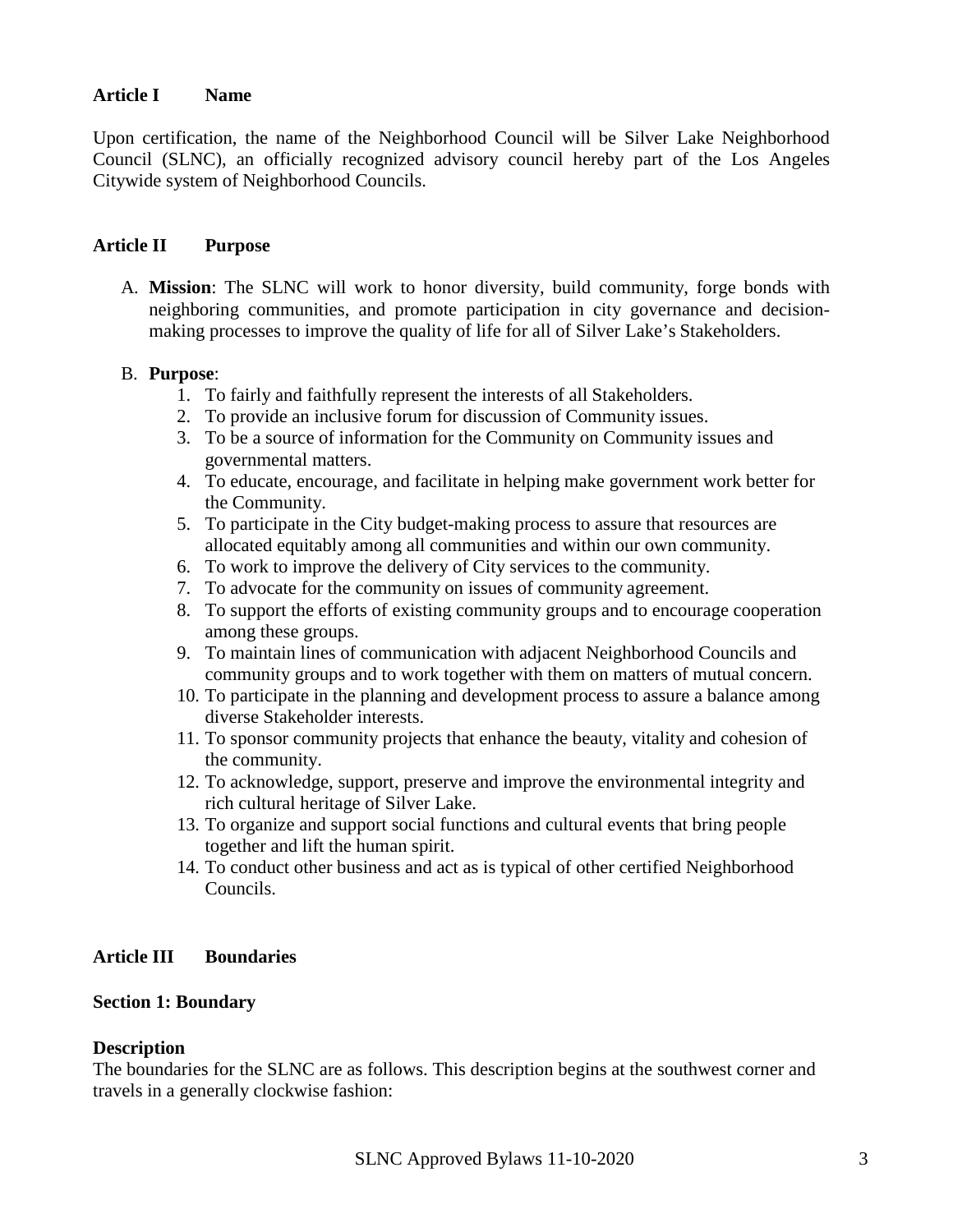- Begin at the intersection of the Hollywood (101) Freeway and Hoover Avenue
- North on Hoover Street to Fountain Avenue
- East on Fountain Avenue to Hyperion Avenue
- North on Hyperion Avenue to the Los Angeles River
- South on the Los Angeles River to Fletcher Drive
- Southwest on Fletcher Drive to Riverside Drive
- Southeast on Riverside Drive to Gleneden Street
- Southwest on Gleneden Street to Riverside Terrace
- South on Riverside Terrace to the Glendale (2) Freeway
- Southwest on the Glendale (2) Freeway to its terminus at Glendale Boulevard
- South on Glendale Boulevard to Clifford Street
- West on Clifford Street to its end
- South along the property lines starting between the properties located at 2246 Clifford Street and 1854 N McCollum Street in a straight line to the intersection of Effie St/W. Effie St service road/2412 W. Effie Street
- South on property lines between Coronado Street and Waterloo Street to Berkeley Avenue
- West on Berkeley Avenue to Coronado Street
- South on Coronado Terrace to Mayberry Street
- East on Mayberry Street to Waterloo Street
- South on Waterloo Street to Scott Avenue
- East on Scott Avenue to the property line between Coronado Terrace and Waterloo Street
- South along this property line until Marathon Street
- East on Marathon Street to the property line between Coronado Terrace and Waterloo Street
- South along this property line to Kent Street
- West on Kent Street to Coronado Terrace
- South on Coronado Terrace to the Hollywood (101) Freeway
- West on the Hollywood (101) Freeway to Hoover Street (starting point)
- <span id="page-3-1"></span>• Note: Allessandro Elementary School is shared with Elysian Valley Riverside Neighborhood Council. Mayberry Street Elementary School is shared with Echo Park Neighborhood Council. Tommy Lasorda Field of Dreams if shared with Echo Park Neighborhood Council.

#### <span id="page-3-0"></span>**Section 2: Internal Boundaries**

There are seven (7) Geographical Regions in the SLNC. The boundaries of the SLNC are set forth in Attachment A – Map of Silver Lake Neighborhood Council.

#### **Article IV Stakeholder**

Neighborhood Council membership is open to all Stakeholders. A "Stakeholder" shall be defined as any individual who:

- (1) Lives, works, or owns real property within the boundaries of the neighborhood council; or
- (2) Is a Community Interest Stakeholder, defined as an individual who is a member of or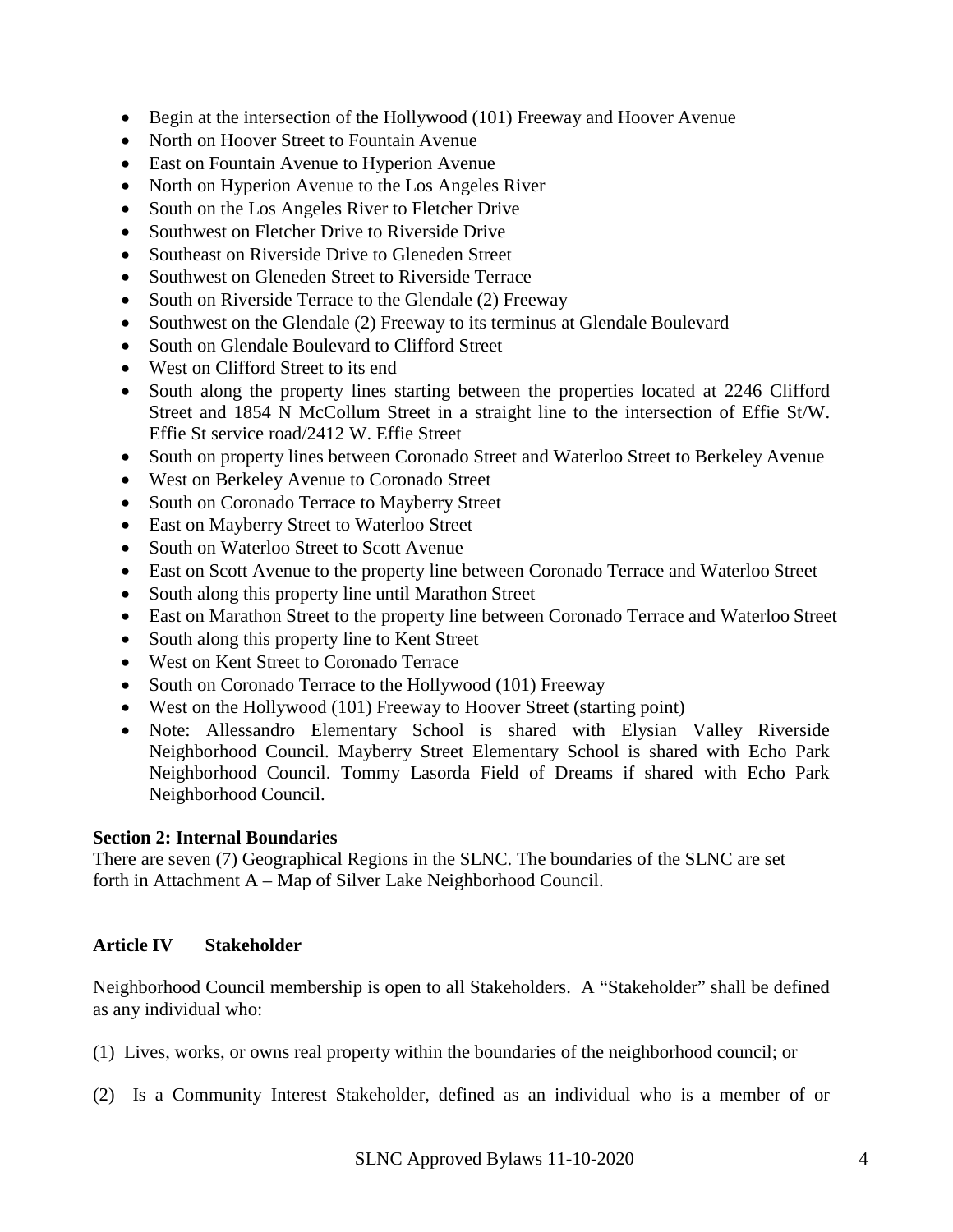participates in a Community Organization within the boundaries of the neighborhood council.

A "Community Organization" is an entity that has continuously maintained a physical street address within the boundaries of the neighborhood council for not less than one year, and that performs ongoing and verifiable activities and operations that confer some benefit on the community within the boundaries of the neighborhood council. A for-profit entity shall not qualify as a Community Organization. Examples of Community Organizations may include Chambers of Commerce, houses of worship or other faith-based organizations, educational institutions, or non-profit organizations.

[The definition of "Stakeholder" and its related terms are defined by City Ordinance and cannot be changed without City Council action. See Los Angeles Administrative Code Section 22.801.1]

All stakeholders, when running as a candidate or voting, must specify a qualifying address within the SLNC's boundaries to participate. Stakeholder claims cannot be based on participation occurring outside of SLNC's boundaries.

The SLNC and its Governing Board will encourage all Stakeholders to participate in its activities and will not discriminate in any of its policies, recommendations or actions against any individual or group on the basis of race, religion, color, creed, national origin, ancestry, sexual orientation, gender identity and expression, age, disability, gender, marital status, homeowner/renter status, income, or political affiliation.

# <span id="page-4-0"></span>**Article V Governing Board**

# <span id="page-4-1"></span>**Section 1: Composition**

The Governing Board (Board) will consist of twenty-one (21) Board members. Fourteen (14) members will be elected from seven (7) Geographical Regions, two (2) members per Region. The Regions are identified by number. Seven (7) members will be elected At-Large. All seats will require minimum age of 18.

# <span id="page-4-2"></span>**Section 2: Quorum**

The quorum for a Governing Board meeting to take action on an item shall be eleven (11) Board members with Board members from at least four (4) of the Geographical Regions.

# <span id="page-4-3"></span>**Section 3: Official Actions**

The Board shall take Official Action by a simple majority vote of those Board members present, not including abstentions (provided there is a quorum). Votes by Stakeholders on Recall of Board Members, Referendums or Grievance Appeals are binding unless overturned by a four-fifth (4/5) vote of the full Board. There shall be no proxy voting.

# <span id="page-4-4"></span>**Section 4: Terms and Term Limits**

Board members shall serve a two (2) year term commencing after being seated**.** Board members may serve a maximum of four (4) consecutive terms. Members that have served four (4) consecutive terms may not serve again until two (2) years after their last day of service. There is no limit to the number of four (4) consecutive terms with two (2) year hiatuses that any person can serve.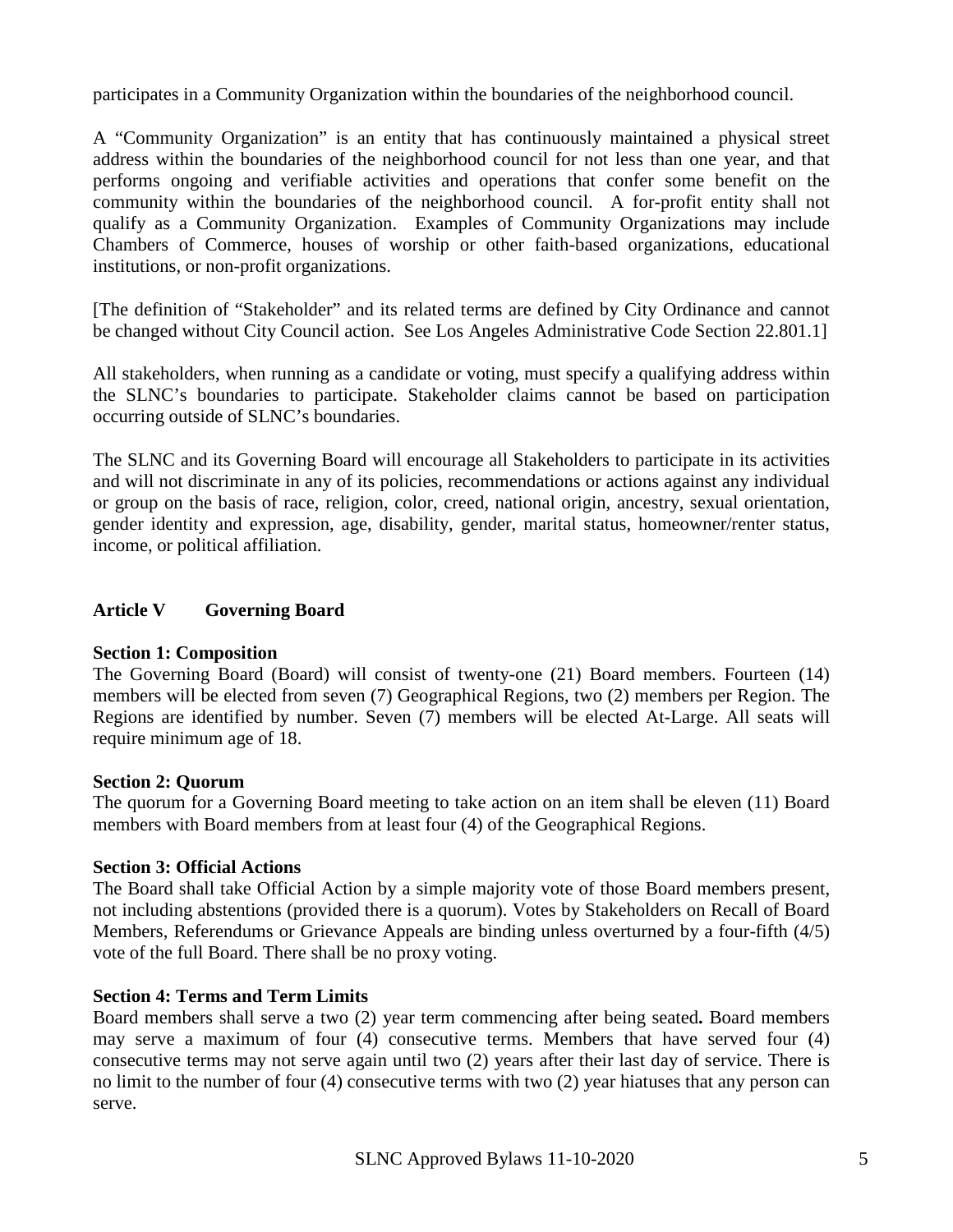#### <span id="page-5-0"></span>**Section 5: Duties and Powers**

The Governing Board shall make available, at least once every 6 months, a summary report of Board activities.

The SLNC and its Governing Board may not endorse candidates for political office or spend money under its control to support or oppose candidates for office. There are no restrictions on individual SLNC or Board members making personal endorsements, working for or against, or contributing personal funds for or against candidates, as long as this is being done as a member of the public and not on behalf of the SLNC.

#### <span id="page-5-1"></span>**Section 6: Vacancies**

When there is a vacancy on the Board, the Board will fill the vacancy by appointment. In such a case, the Board will make a public announcement to solicit applicants. The Board will appoint a person to fill the vacancy from the list of solicited candidates in a timely fashion and in a process consistent with the Brown Act and the Department of Neighborhood Empowerment (Department) guidelines. The appointee must qualify for the position under the provisions of Attachment B and will hold office only until the next election.

#### <span id="page-5-2"></span>**Section 7: Absences**

- A. If a board member misses three (3) Regular Meetings of the Governing Board meetings within any twelve-month period, the board co-chairs shall inform the board member by email of:
	- 1. the Absence Policy of Article V, Section 7,
	- 2. request the presence of the board member at the next scheduled SLNC Executive Committee Meeting following the last missed board meeting to discuss the cause of the missed meetings,
	- 3. hear from the board member at that SLNC Executive Committee Meeting.
		- i. If the board member does not appear at the SLNC Executive Committee meeting or appears but does not provide serious extenuating circumstances causing the missed meetings, the board member will be deemed removed as of the last missed Board meeting.
		- ii. If the board member appears at the SLNC Executive Committee meeting and provides serious extenuating circumstances causing the missed meetings, the Executive Committee may give the board member an opportunity to correct the behavior, by instructing that the board member shall be deemed removed from the board immediately if the board member fails to attend the next Regular Meeting of the Governing Board. If the board member fails to follow the instructions of the Executive Committee, the board member will be deemed removed as of the board member's last missed Board meeting.
	- 4. Co-Chairs are required to inform the Department of Neighborhood Empowerment to seek advice from the City Attorney of 7.A.1-3 having been met prior to taking any action on the removal of a Board member.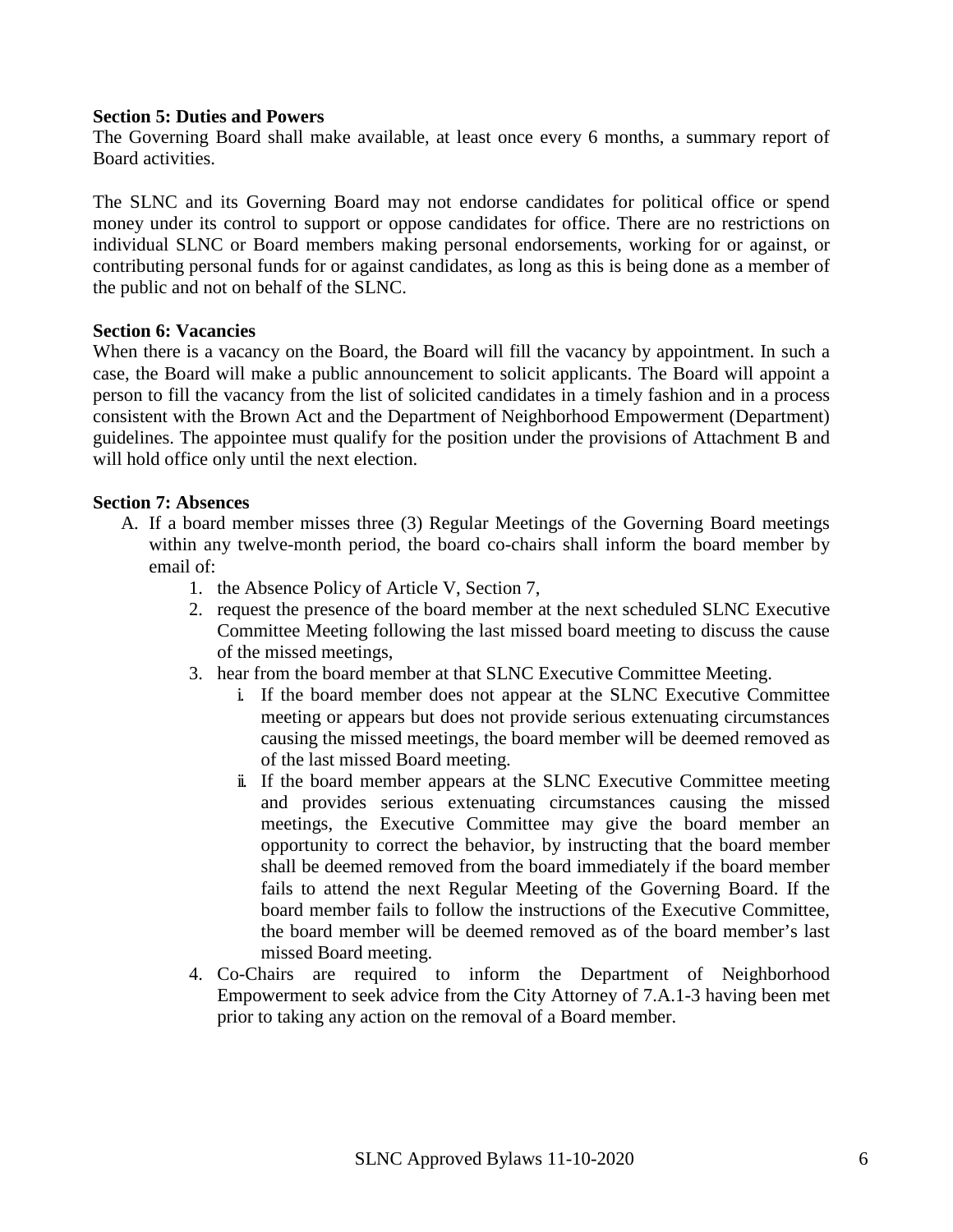## <span id="page-6-0"></span>**Section 8: Censure**

The purpose of the censure process is to place a Board member on notice of misconduct and to provide the Board member with an opportunity to correct the misconduct. The Neighborhood Council ("Neighborhood Council") may censure any Board member at a regular or special meeting open to the public following a good-faith determination by the Neighborhood Council Board that the member has engaged in conduct that is contrary to rules and regulations applicable to the Board or that impedes the orderly business of Board operations. Grounds for censure include, but are not limited to, persistent disruptive conduct at meetings, violations or abuses of the Board's bylaws or rules, violations of the Code of Conduct, acting on behalf of the Board without authorization, and misuse or abuse of the censure or removal process by acting in bad faith.

The Board shall use the following procedure when censuring a Board member:

- A. A motion to censure a Board member may be initiated by any three (3) Board members. Those Board members shall not constitute a majority of the quorum of any Neighborhood Council body, such as a committee. The motion shall be delivered to any officer of the Board or a specific officer or member of the Board as may be specified in the bylaws or standing rules of the Neighborhood Council. The motion shall be in writing and provide the specific facts and grounds for the proposed censure including the date(s) and specific conduct relied upon for the motion. The motion shall not be based upon conclusions, e.g., "for alleged violations of the Code of Conduct" but shall contain factual statements that describe conduct only and is not intended to embarrass or humiliate the board member.
- B. The Board member, group of Board members or committee responsible for setting the final Board agenda shall include the motion on the agenda of the next regular or special Board meeting scheduled at least thirty (30) days following the delivery of the proposed censure motion.
- C. The Board member subject to censure shall be given a minimum of thirty (30) days priorwritten notice, which may include email sent to the last email address on file with the Neighborhood Council, of any meeting at which the motion to censure will be considered. The notice shall provide the specific facts and grounds for the proposed censure as specified in 1 above. The Board shall also provide a copy of the notice to the Department of Neighborhood Empowerment a minimum of thirty (30) days prior to the meeting at which the motion to censure will be considered.
- D. The Board member subject to censure shall be given a reasonable opportunity to be heard at the meeting, either orally or in writing, prior to the Board's vote on a motion of censure.
- E. The Board shall decide by a majority vote of those present and voting whether or not the Board member should be censured. The Board member who is the subject of the censure motion shall not be counted as part of the majority present and voting and shall not be allowed to vote. For the purpose of censure motions, abstentions shall not be counted as votes.
- F. In no event shall a motion to censure a board member be heard by the Neighborhood Council within sixty (60) days of the next scheduled Board election or selection.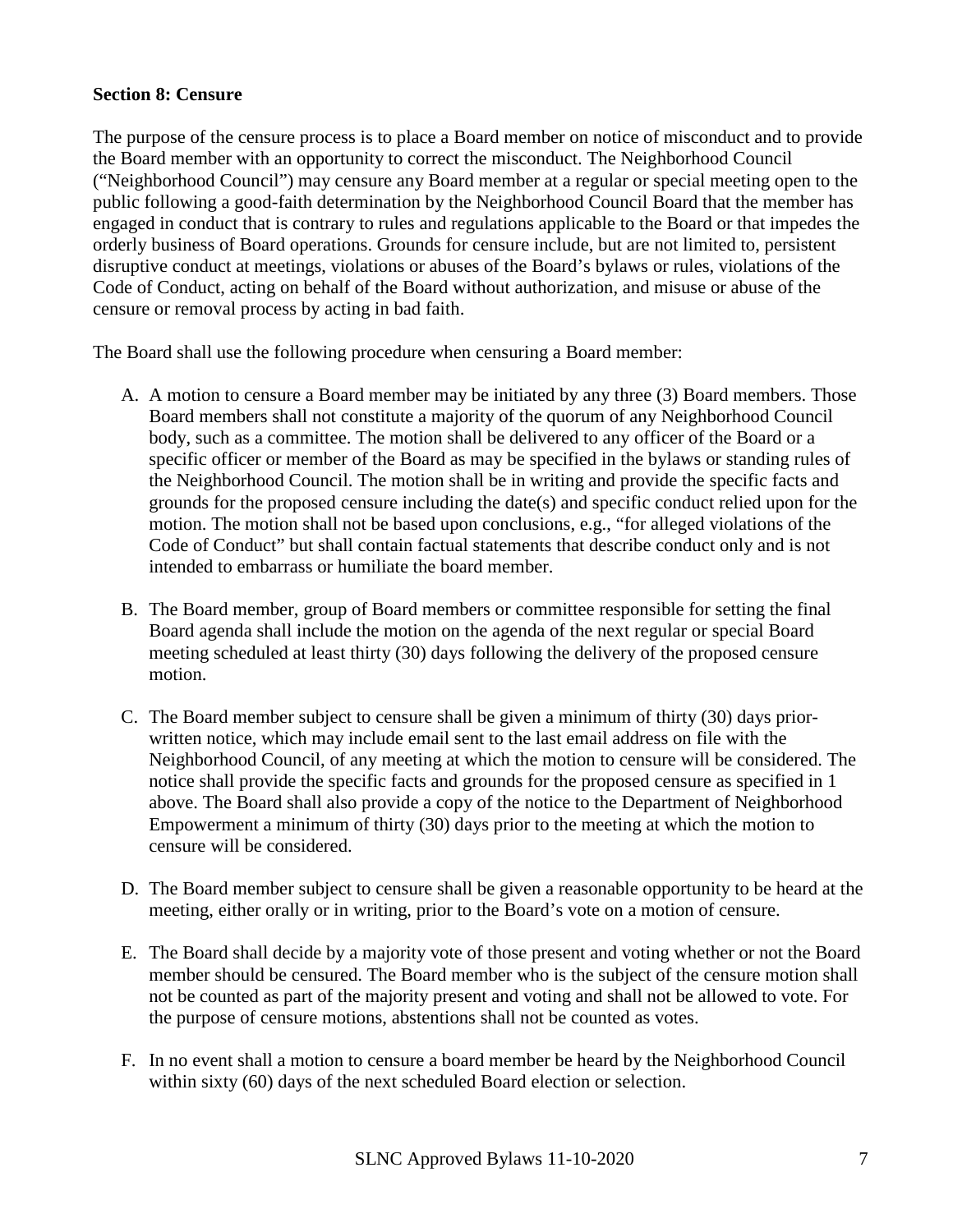## <span id="page-7-0"></span>**Section 9: Removal**

Any Board member may be removed by the Neighborhood Council ("Neighborhood Council") for cause, following a good faith determination by the Board that the member has engaged in conduct that is contrary to rules and regulations applicable to the Board or that impedes the orderly business of Board operations. A Board member shall not be subject to removal under this Policy, unless the member has been censured at least once pursuant to the Board of Neighborhood Commissioners' ("Commission") Censure Policy. Grounds for removal include, but are not limited to, persistent disruptive conduct at meetings, violations or abuses of the Board's bylaws or standing rules, violations of the Code of Conduct, acting on behalf of the Board without authorization, and misuse or abuse of the censure or removal processes by acting in bad faith.

The Board shall use the following procedure when removing a Board member:

- A. A motion to remove a Board member may be initiated by any three (3) Board members. Those Board members shall not constitute a majority of the quorum of any Neighborhood Council body, such as a committee. The proposed motion shall be delivered to any officer of the Board or a specific officer or member of the Board as may be specified in the bylaws or standing rules of the Neighborhood Council. The motion shall be in writing and provide the specific facts and grounds for the proposed removal action including the date(s) and specific conduct relied upon for the motion. The motion shall not be based upon conclusions, e.g., "for alleged violations of the Code of Conduct" but shall contain factual statements that describes conduct only and is not intended to embarrass or humiliate the board member. The motion to remove shall also include a copy of the prior censure motion and the date it was passed.
- B. The Board member, group of Board members or committee responsible for setting the final Board agenda shall list and briefly describe the motion on the agenda of the next regular or special Board meeting scheduled at least thirty(30) days following the delivery of the proposed removal motion
- C. The Board member subject to removal shall be given a minimum of thirty (30) days prior written notice, which may include email sent to the last email address on file with the Neighborhood Council, of any meeting at which a motion to remove will be heard. The notice shall provide the specific facts and grounds for the proposed removal as specified in 1 above. The Board shall also provide a copy of the notice to the Department of Neighborhood Empowerment a minimum of thirty (30) days prior to any meeting at which a motion to remove will be considered.
- D. The Board member subject to removal shall be given reasonable time to be heard at the meeting, either orally or in writing, prior to the Board's vote on a motion for removal.
- E. The Board shall decide whether or not the Board member should be removed by an affirmative vote of two-thirds (2/3) of the currently sitting Board members. The Board member who is the subject of the removal motion shall not be allowed to vote and shall not be counted when determining the two-thirds (2/3) majority vote. For the purpose of the removal motion, abstentions shall not be counted as votes.
- F. In no event shall a motion to remove a Board member be heard by the Neighborhood Council within sixty (60) days of the next election or selection.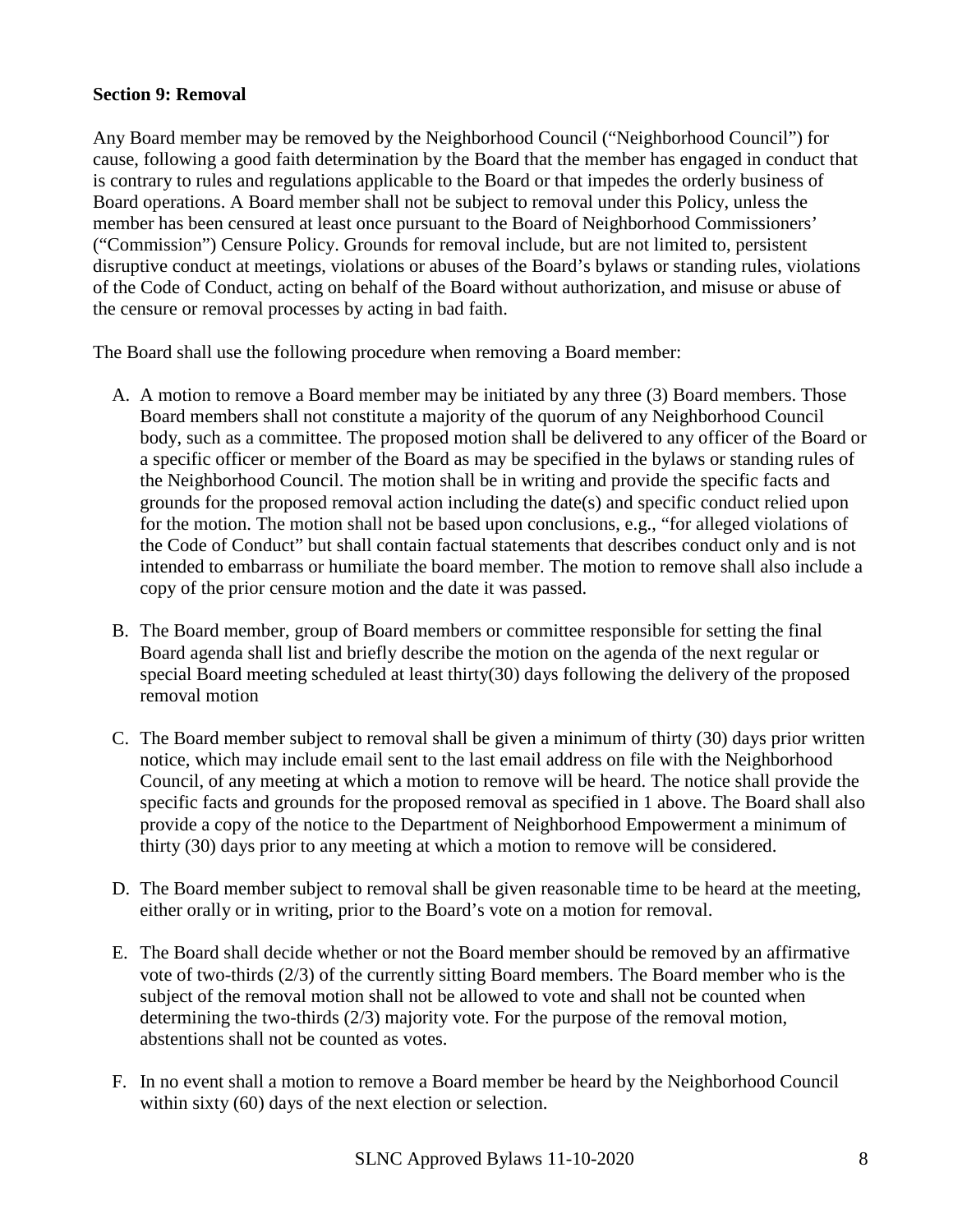- G. The Commission may review a Neighborhood Council's removal decision if requested to do so by the affected Board member. Once the request is made for the Commission to review the decision to remove, the Neighborhood Council voting to remove the board member may not fill the vacancy created by the removal until the Commission has made a decision on whether the removal was proper or the Commission declines to review the matter. The Commission's decision whether to hear or decline to hear the removal review request shall be sent in writing to the requestor and the Neighborhood Council within 30 days after the request for review is delivered.
- H. A request for the Commission to review a Neighborhood Council's removal decision shall proceed as follows:
	- 1. The request must in writing and must be delivered to the Executive Assistant of the Commission or, in the absence of an Executive Assistant, to the President of the Commission within thirty (30) days of the date of the action by the Neighborhood Council to remove the Board member.
	- 2. The request must state the basis for the review. The request shall not cite or present any evidence not considered by the Neighborhood Council but must address only procedural deficiencies.
	- 3. If the Commission determines the request for review raises sufficient questions regarding procedural deficiencies and agrees to hear the review, it will be placed on the agenda of a regular or special meeting of the Commission within sixty (60) days of receipt of the request for review.
	- 4. At the review the Commission will determine if the facts as presented support the removal motion and if the procedures set out in this policy were correctly applied.
	- 5. If the Commission determines that there were either factual or procedural deficiencies, the Commission may either reinstate the Board member or return the matter to the Neighborhood Council for further consideration.
	- 6. If the Commission returns the matter for further consideration and the Neighborhood Council does not act within sixty (60) days of the Commission's decision the Board member will be considered reinstated.
	- 7. During the period of appeal the Board member shall not be counted as part of the Board for any quorum and shall not participate in any Board actions.
	- 8. If the matter is returned to the Neighborhood Council for further consideration the Board member shall not be counted as part of the Board for any quorum and shall not participate in any Board actions until the Board takes action as requested by the Commission or until the expiration of the sixty (60) day time period.
- I. This policy is not intended to restrict or eliminate a Neighborhood Council's ability to remove or render ineligible to serve, Board members who fail to attend meetings, join committees, maintain their stakeholder status, or perform other duties as may be described in the Neighborhood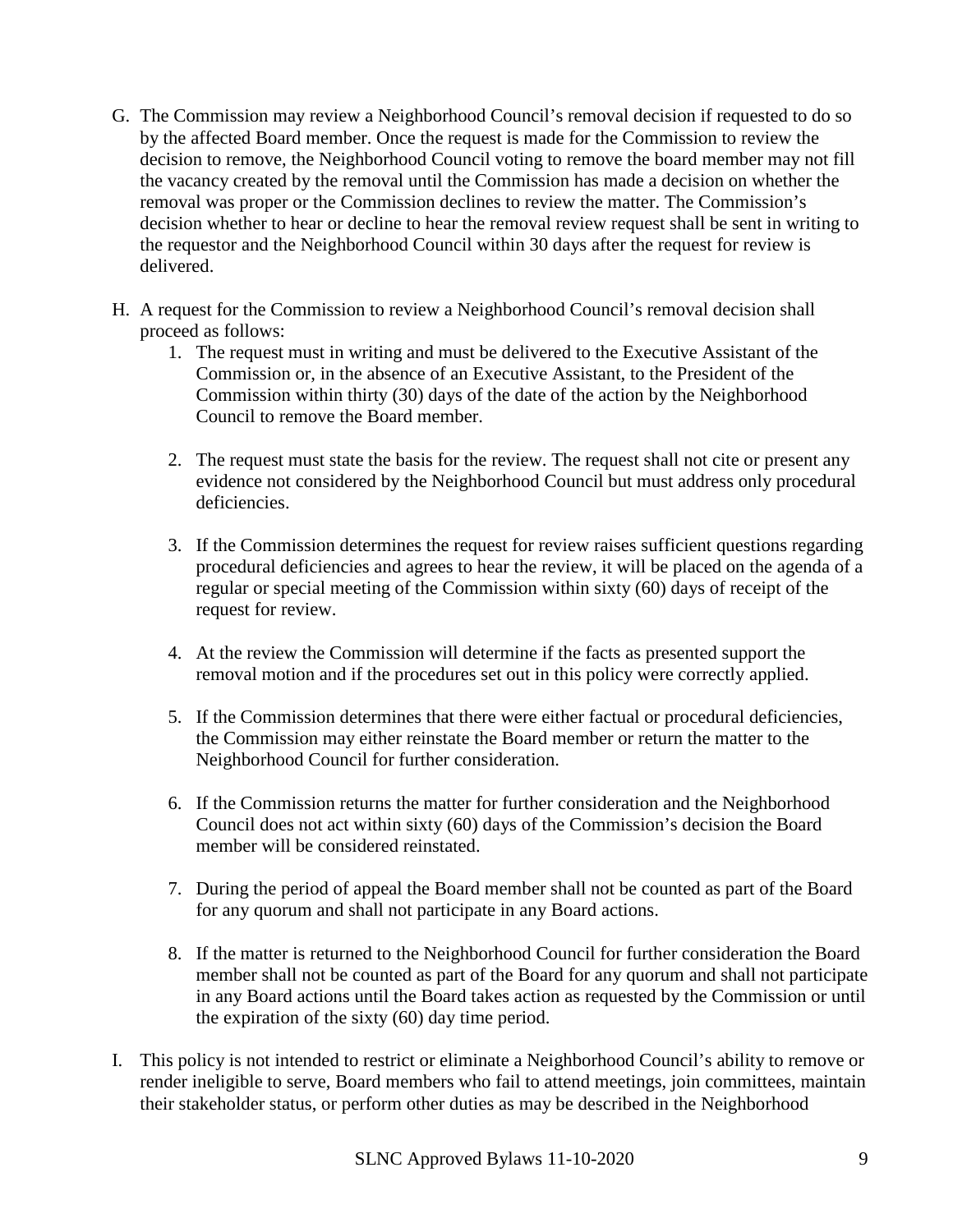Council's bylaws and/or standing rules. Nor is it intended to limit a Neighborhood Councils ability to remove committee chairs or committee members according to the Neighborhood Council's bylaws and/or standing rules.

## <span id="page-9-0"></span>**Section 10: Resignation**

If a Board Member resigns, the office will be filled in accordance with Section 6 Vacancies.

#### <span id="page-9-1"></span>**Section 11: Community Outreach**

<span id="page-9-2"></span>A. The SLNC shall communicate on a regular basis with Stakeholders through Community postings, notices in local newspapers, and by e-mail.

# <span id="page-9-3"></span>**Article VI Officers**

#### **Section 1: Officers of the Board**

The Officers will consist of two (2) Co-Chairs, a Vice-Chair, a Secretary, and a Treasurer.

#### <span id="page-9-4"></span>**Section 2: Duties and Powers**

The basic duties of the Officers are the following:

- A. **Co-Chairs**: The Co-Chairs will preside at meetings, prepare agendas for meetings, and will perform other duties as prescribed by the Board. The Co-Chairs will divide these duties equitably between themselves. In the case of a dispute between the Co-Chairs regarding their respective roles, the Board will determine the role that each Co-Chair shall play in the performance of their duties.
- B. **Vice Chair**: The Vice Chair will perform duties in the absence of one (1) or both of the Co- Chairs, and will perform other duties as prescribed by the Board.
- C. **Secretary**: The Secretary will prepare and maintain full and correct minutes and records of all meetings; will maintain a complete and accurate archive of past meetings that will be kept on file at the SLNC Office and made readily available to all Stakeholders upon request; will receive materials and prepare information as necessary for informed and efficient meetings; and will give, as prescribed by the Ralph W. Brown Act and these Bylaws, proper notice of all meetings of the Board and of the SLNC.
- D. **Treasurer**: The Treasurer, under the control and direction of the SLNC, will establish an accounting system that complies with Generally Accepted Accounting Principles, and will provide and maintain full and complete records of all the assets and liabilities of the SLNC.

Subject to limitations and controls imposed by the Board, the Treasurer will have custody of all funds, financial documents, and other financial assets of the SLNC.

# <span id="page-9-5"></span>**Section 3: Selection of Officers**

The Silver Lake Neighborhood Council (SLNC) shall elect its Officers at the first scheduled Regular Meeting following the seating of the newly elected Board. The Department of Neighborhood Empowerment (DONE) designates the date of seating as the certification date of the election, per the City Clerk. Newly elected board members are considered seated once the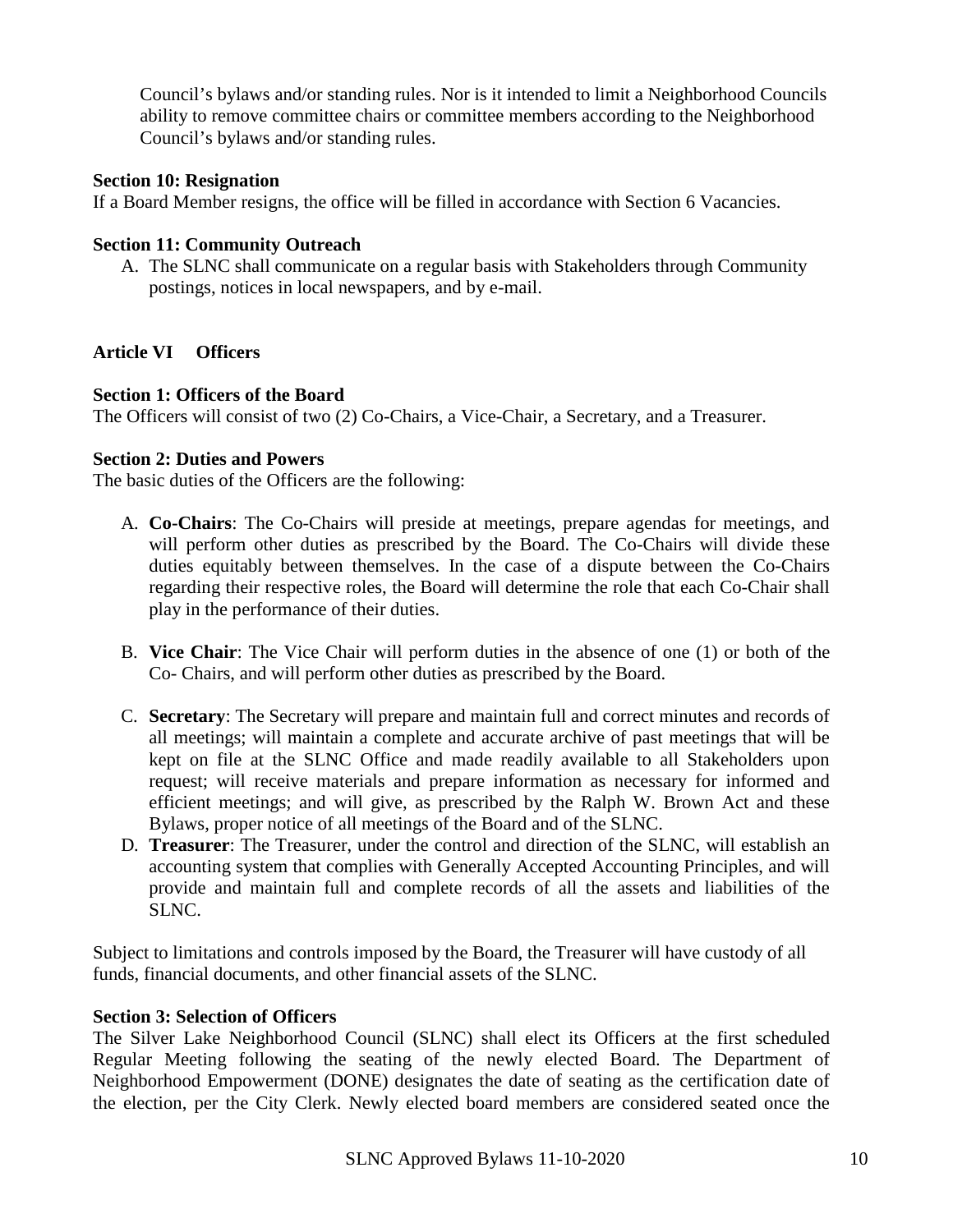election has been certified by the Office of the City Clerk and thus hold the duties and obligations of an elected person to the SLNC. All Officers may serve without having previously served on the Board. If there are more than two (2) candidates running for a single seat or position, the following procedure for plurality voting will be used to reduce the field of interested persons:

- 1. Nomination of candidates: Person A, Person B, Person C (or more)
- 2. Polling of the Governing Board, each member selects (1) nominated candidate by Roll Call Vote
- 3. Seating of Officers positions requires a majority vote. If majority is not reached, then a second poll will be taken, followed by another vote until majority is reached in order to seat the position.
- 4. The process will be repeated, if required, for the remaining Officer positions of Co-chair, Vice Chair, Secretary, Treasurer, Second signer (non-officer position), Assistance to the Secretary (non-officer position), and Parliamentarian (non-officer position).

To fill the seat or position of Officers a majority vote is required.

#### <span id="page-10-0"></span>**Section 4: Officer Terms**

The term for all Officers will be one (1) year. Term limits for Officers are the same as for Board members - four (4) consecutive Board terms. The Officers serve at the will of the Board and may be removed by a two-thirds (2/3) vote of the full Board. Officer resignations must be submitted in writing to either of the Chairs. In case of removal or resignation, the Board shall elect a replacement for the remaining term of office by majority vote no later than the next scheduled Board meeting.

#### <span id="page-10-1"></span>**Article VII Committees and Their Duties**

The Board will establish Standing and Ad Hoc Committees as deemed necessary for the accomplishment of the SLNC's Mission and Purpose, as stated in Article II. Any Standing Committees added by Amendment to these Bylaws are subject to the Department approval. A list of all Standing and Ad Hoc Committees can be found in the Silver Lake Neighborhood Council Standing Rules.

<span id="page-10-2"></span>**Section 1: Standing Committees –** See Standing Rules.

<span id="page-10-3"></span>**Section 2: Ad Hoc Committees** – Additional Ad Hoc Committees may be established at the Board's discretion to deal with temporary issues.

#### <span id="page-10-4"></span>**Section 3: Committee Creation and Authorization**

Non-Board Members are strongly encouraged to serve on Committees. At least one (1) Board Member must sit on each Standing Committee. The Committees will select their own chairs.

#### **Article VIII Meetings**

<span id="page-10-5"></span>Board meetings are convened and run by the Board to conduct Board and SLNC business. Meetings will be noticed and conducted in accordance with the Ralph W. Brown Act and the Neighborhood Council Agenda Posting Policy. In particular, meetings shall be open to all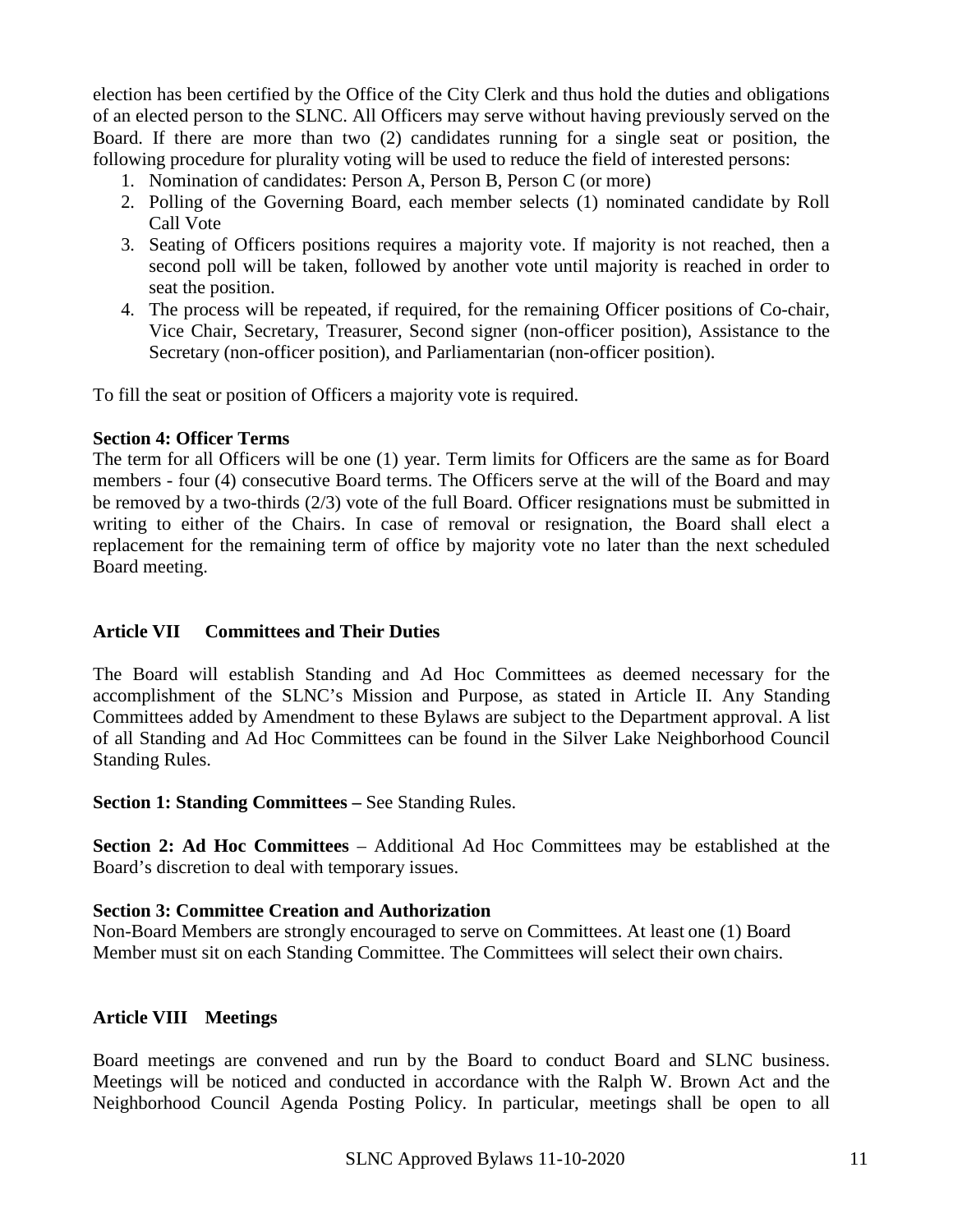Stakeholders. Stakeholders will be given an opportunity to speak on agenda items and on nonagenda items relevant to the SLNC. No secret ballots will be allowed at SLNC meetings. The Board shall comply with the requirements of the Brown Act on matters not on the agenda of Board meetings.

#### <span id="page-11-0"></span>**Section 1: Meeting Time and Place**

All meetings shall be held within the Council boundaries at a location, date and time set by the Board. A calendar of regular meetings shall be established by the Board at its first regular meeting of each calendar year. The Principal Office of the SLNC will be designated by the SLNC Governing Board and will be within the geographical boundaries of Silver Lake.

Special meetings may be called at a previously scheduled Board meeting by a majority of those voting. Between scheduled meetings, a Special meeting may only be called by either of the Board Co-Chairs. Special meeting are held to conduct business that requires immediate attention.

#### <span id="page-11-1"></span>**Section 2: Agenda Setting**

Agendas shall be prepared by the Co-Chairs, allowing for input from other Board members and the Community. Agendas for such meetings may be devoted to regular business, to discussion of specific issues, to Recall, Referendum, Grievance Appeal and Bylaw Amendments, as well as to workshops and social gatherings.

#### **Section 3: Notifications/Postings**

Agendas shall be posted on the Early Notification System (ENS), and in a public location at least seventy-two (72) hours in advance of all (except Special, which will posted at least twenty-four (24) hours) meetings. Agendas shall also be posted on its website and emailed out to Stakeholders if the Council maintains such a database. Regular and Special meeting agendas shall also be emailed to the Department.

#### <span id="page-11-2"></span>**Section 4: Reconsideration**

The Board may reconsider and amend actions listed on the agenda if that reconsideration takes place immediately following the original action or at the next regular meeting. The Board, on either of these two (2) days, shall: 1) make a Motion to Reconsider and, if approved, 2) hear the matter and take an action.

If the Motion to Reconsider is to be scheduled at the next meeting following the original action, then two (2) items shall be placed on the agenda for that meeting: 1) a Motion to Reconsider on the described matter and, 2) a Proposed Action should the Motion to Reconsider be approved.

A Motion to Reconsider can only be made by a Board member who has previously voted on the prevailing side of the original action. If a Motion to Reconsider is not made on the date the action was taken, then a Board member on the prevailing side of the action must submit a memorandum to the Secretary identifying the matter to be reconsidered and a brief description of the reason(s) for requesting reconsideration at the next regular meeting.

**Referendum:** A Referendum is a vote by the Community to reconsider a matter previously voted up or down by the Board, or to consider a matter presented to the Board but on which the Board has not, in a timely manner, taken a position. Such action requires a petition containing at least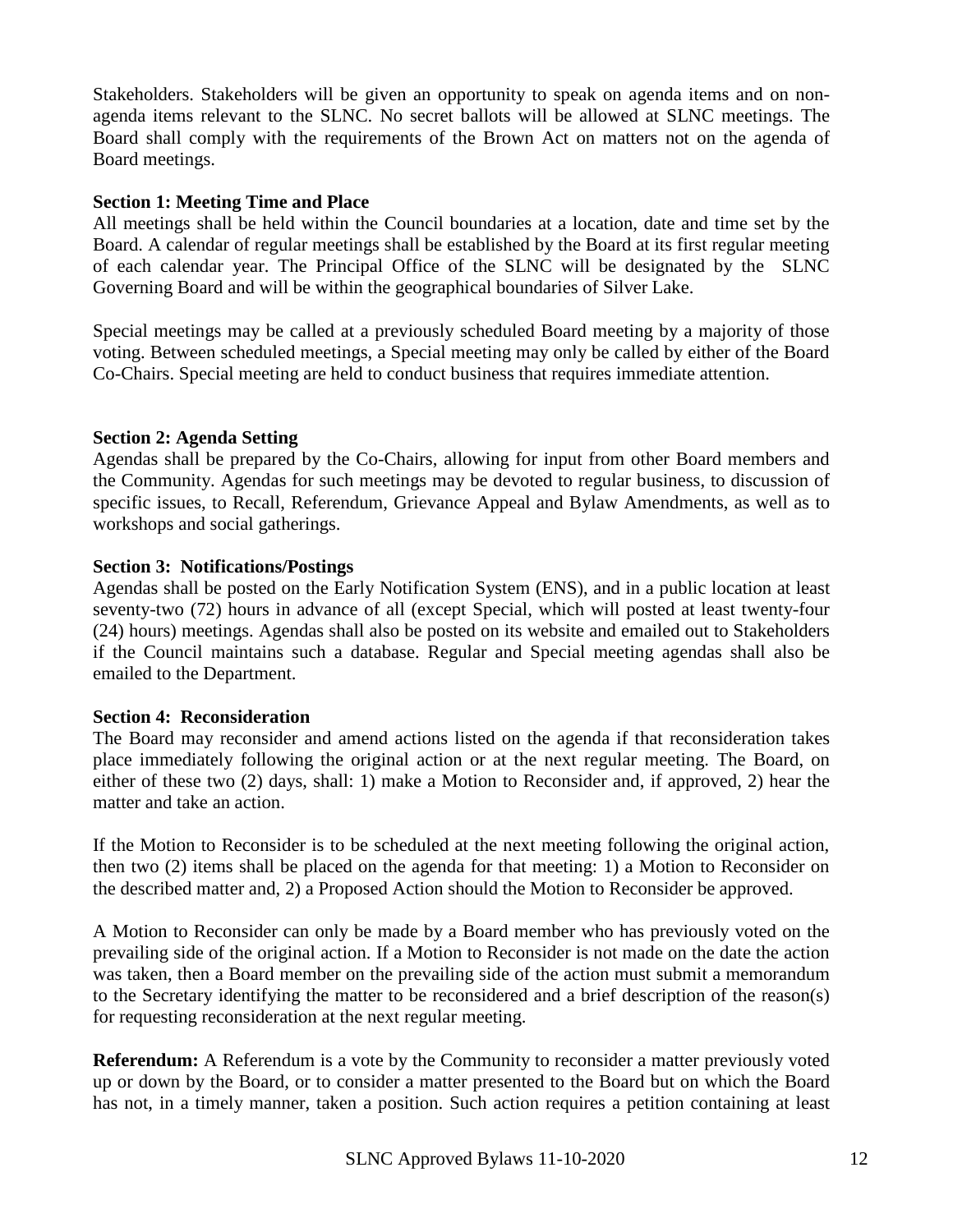five hundred (500) Stakeholder signatures.

Upon receipt of this petition, the Board will convene a meeting. At this meeting, a two-third (2/3) majority of at least two hundred (200) Stakeholders is required for the Referendum to pass. The Board may overturn a Community-passed Referendum with a four-fifth (4/5) majority of the full Board.

The aforesaid shall be in compliance with the Brown Act.

# **Article IX Finances**

- <span id="page-12-0"></span>A. The SLNC's financial records and account books will be open and available for inspection by Stakeholders and the general public.
- B. The Treasurer will present a quarterly financial report to the Board, will submit accounting statements to the Department at least once each year, and will prepare an annual budget for approval by the Board.
- C. All expenditures by the SLNC must be within the annual budget previously approved by a majority of the Board.
- D. Specific expenditures of \$250 or more must have pre-approval by a majority of the Board. Specific expenditures of less than \$250 can be made without pre-approval by a majority of the Board.
- E. The Council will not enter into any contracts or agreements except through the Department.
- F. In the event that the SLNC becomes inactive or dissolves, all funds will be returned to the City.

# <span id="page-12-1"></span>**Article X Elections**

#### <span id="page-12-2"></span>Section 1: **Administration of Election**

The SLNC's election will be conducted pursuant to any and all City ordinances, policies and procedures pertaining to Neighborhood Council elections.

#### <span id="page-12-3"></span>**Section 2: Governing Board Structure and Voting**

The number of Board seats, the eligibility requirements for holding any specific Board seats, and which Stakeholders may vote for the Board seats are noted in Attachment B.

#### **Section 3: Minimum Voting Age**

Except with respect to a Youth Board Seat, a stakeholder must be at least 16 years of age on the day of the election or selection to be eligible to vote. [See Admin. Code  $\S$ § 22.814(a) and 22.814(c)]

#### **Section 4: Method of Verifying Stakeholder Status**

Voters will establish their Stakeholder status by providing written self- affirmation on a form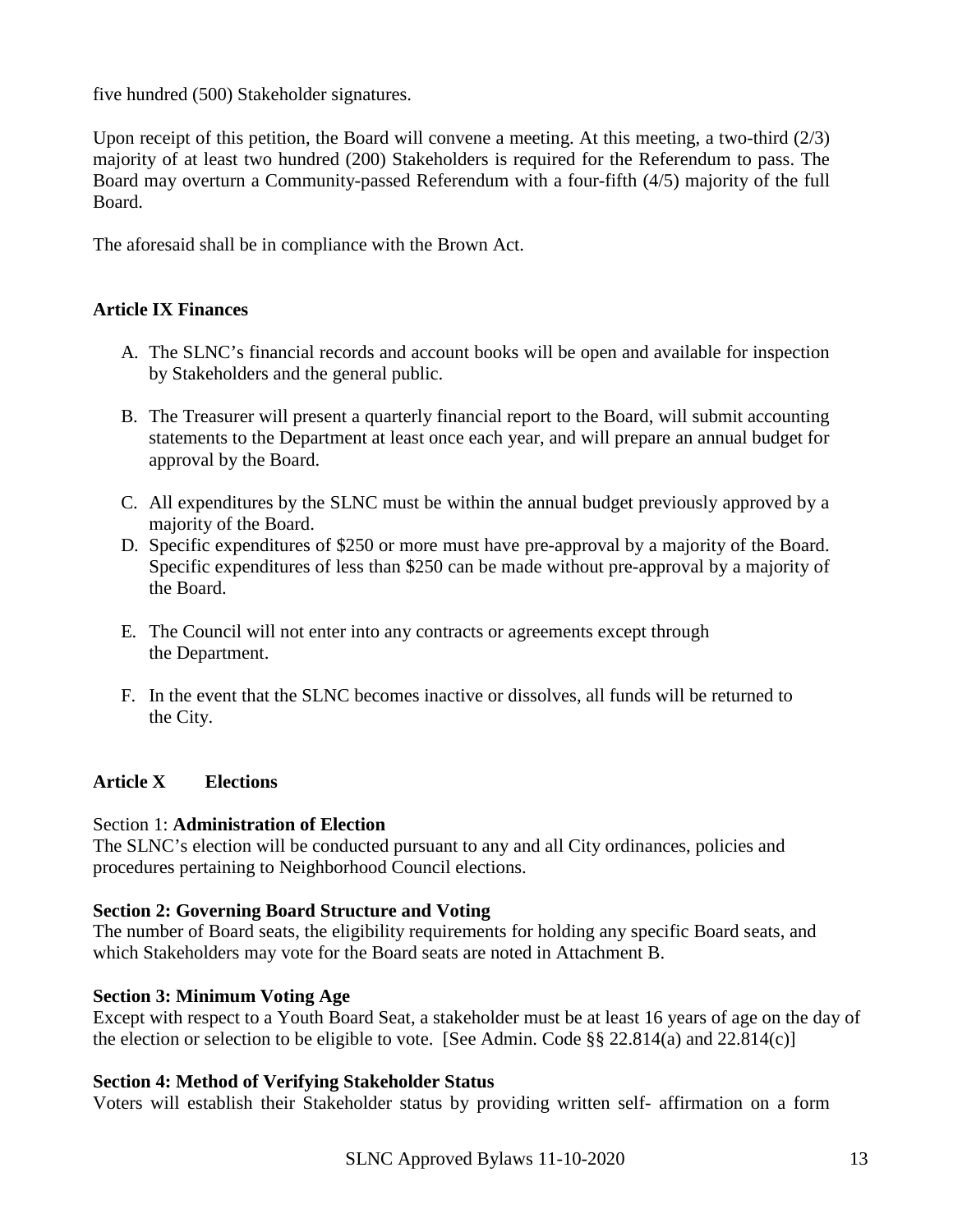provided by the City Clerk.

# **Section 5: Restrictions on Candidates Running for Multiple Seats**

A candidate shall declare their candidacy for no more than one (1) position on the Council Board during a single election cycle.

# **Section 6: Other Election Related Language**

An Election Committee, consisting of seven (7) Stakeholders (one (1) from each Region) will be selected by the Board. Any Stakeholder may vote and serve on the Election Committee unless and until the Stake- holder has declared his or her candidacy for the Governing Board. Board Members who declare their candidacy for the next election of the Governing Board may serve on the Election Committee only as non-voting members through Election Day. Board members may not make up a majority of the Committee.

At least one Board Member selected by the Governing Board shall actively serve on the Election Committee. If that Board Member declares that he or she is running in the next election for the Governing Board, that Board Member shall be a non- voting advisor to the Election Committee.

If there is a vacancy on the Election Committee for one of the seven regional representatives selected by the Board, either the Board or the Election Committee may fill the vacancy. Both the Board and the Election Committee shall actively seek to find a Stakeholder to fill the vacancy for that region.

The Election Committee will assure that the elections are conducted in a fair and open manner. The Election Committee may continue to function as a committee until a year after the election. During such time, the Election Committee may vote for leadership positions just like any other committee of the Neighborhood Council. The Election Committee will dissolve one year after the election, and the Board shall begin to select the seven (7) Stakeholders to serve on the Election Committee for the next election.

# <span id="page-13-0"></span>**Article XI Grievance Process**

The Neighborhood Council Grievance Portal allows stakeholders to file grievances or complaints against a Neighborhood Council board that they believe has failed to follow any of the following:

- A bylaw or standing rule of the Neighborhood Council
- A section of the Los Angeles Administrative Code
- A section of the Plan for the Citywide System of Neighborhood Councils
- An applicable policy of the Board of Neighborhood Commissioners
- A rule or regulation promulgated by the Department of Neighborhood Empowerment
- Any other City Code, executive directive, rule or regulation applicable to Neighborhood Councils.

Grievances can only be filed against the Neighborhood Council body as a whole and must be filed within 30 days from the date of the event giving rise to the Grievance. Any Grievance alleging a violation relating to Neighborhood Council funding must be filed within 90 calendar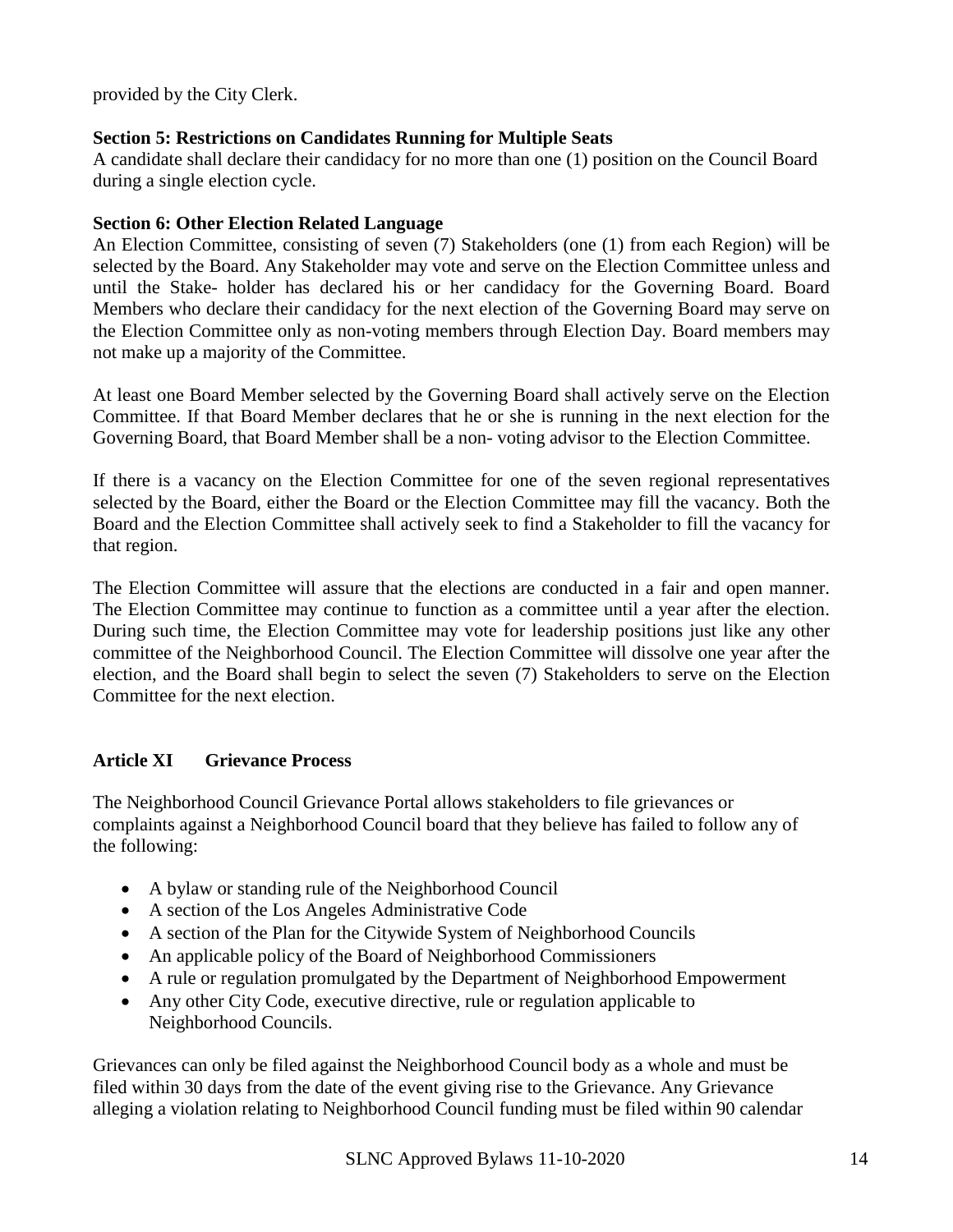days of the date the expenditure is made.

The following allegations are not considered grievances and will not be accepted:

- An Alleged violation of state or federal law;
- An allegation of wrongdoing by an individual member of a Neighborhood Council board or committee; or
- An allegation involving an action or inaction by a Neighborhood Council board or committee; or
- A policy dispute or disagreement regarding the position of a Neighborhood Council board or committee.

If you suspect a Neighborhood Council has done something that could rise to a level of a grievance, we highly recommend that you contact the Neighborhood Council board to inform them first. Often, the Neighborhood Council was unaware of the situation and will happily take corrective action.

Grievances are first reviewed by the Department to ensure they are valid grievances and filed within the timeline. They are then sent to the Neighborhood Council for resolution and can then go to a Peer Grievance Panel of Neighborhood Council appointees in a region who are not connected to the grievance.

We recommend that any conflicts that may rise to a grievance be resolved through communication between the grievant and Neighborhood Council first. This communication can be directly between the parties, or through an intermediary, such as the Office of the City Attorney's Dispute Resolution Program.

If you would like to file a grievance, please ensure that you have all of the information and supporting documentation for the alleged violation. You may also submit up to 3 witness statements on this form. All of the information and documentation, including the witness statement forms, must be submitted at the same time. We will not take additional information after your grievance is submitted.

Please note that all information on the grievance is subject to the California Public Records Act and will not be confidential. Also, the Department will not process more than 3 grievances filed by the same person in any calendar year and no more than 5 grievances filed by the same individual in any 3 year period. In addition, the Department will not process any grievance relating to a previously filed grievance except those that the Department, in its sole discretion, determines relate in fact and circumstance. For more details on the entire Neighborhood Council grievance process, click here. Section 22.818, Article 3 of Chapter 28 of the Los Angeles Administrative Code**.**

If you have any questions, please contact our Neighborhood Council Support Help Line at [NCSupport@lacity.org o](mailto:NCSupport@lacity.org)r by calling (213) 978-1551.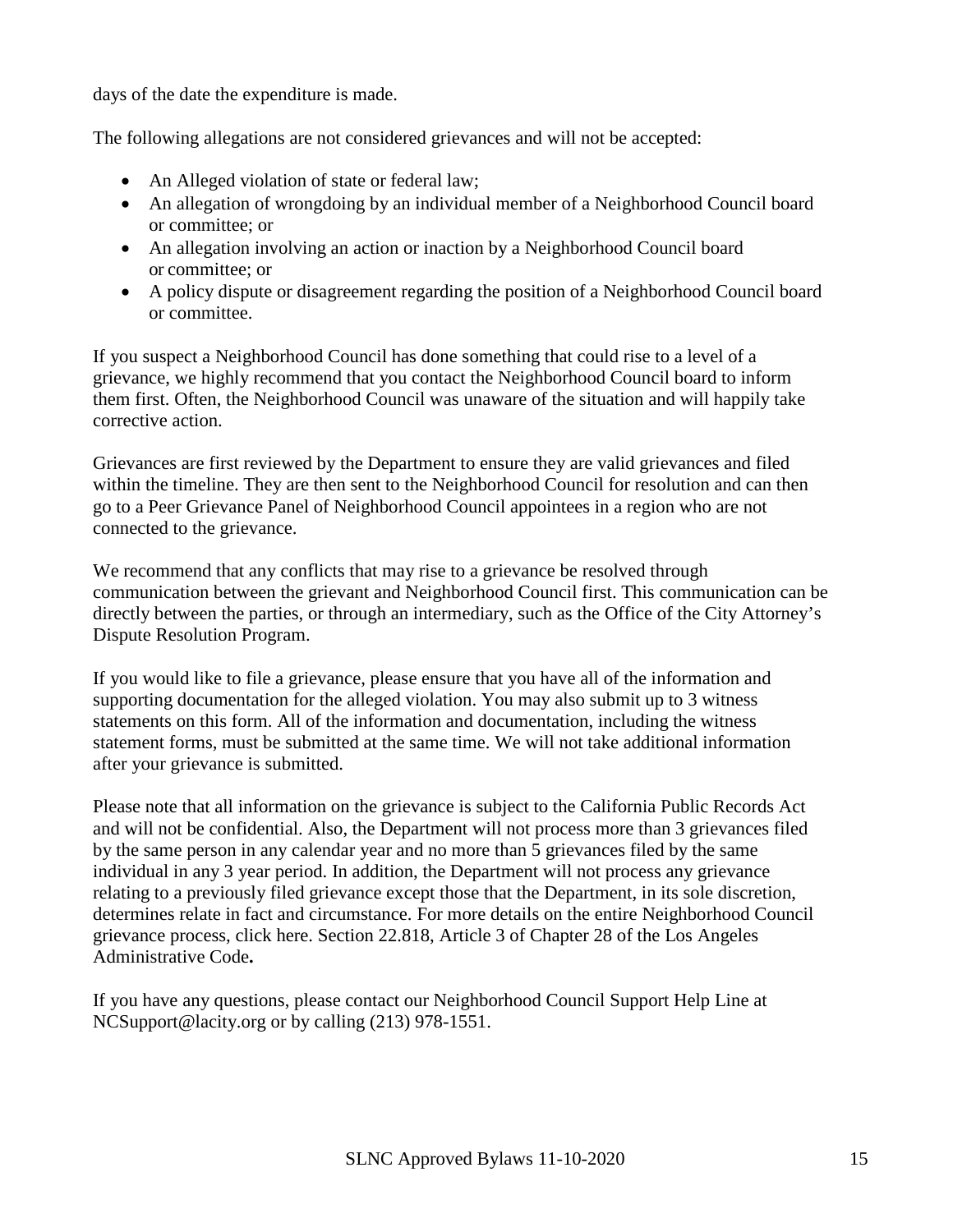## <span id="page-15-0"></span>**Article XII Parliamentary Authority**

The Board will follow all local, state, and federal laws, as well as its own Bylaws. When not in conflict with such laws, the Board shall adopt its own rules for conducting meetings. Where the Board has not adopted its own rules for conducting meetings, the Board shall follow Robert's Rules of Order Newly Revised.

#### <span id="page-15-1"></span>**Article XIII Amendments**

Any Stakeholder may propose an Amendment, providing the Stakeholder has a petition signed by at least one (100) Stakeholders supporting this Amendment. The Board may also propose Amendments by majority vote.

The proposed Amendment must be in writing, provide supporting arguments, and be presented for placement on the agenda of the next regular Board or Special Board meeting for discussion.

The Board will make the proposed Amendment, together with a summary of the discussion on the amendment, available to the Community at least fourteen (14) days before a meeting to decide the matter. The Amendment must be approved by a two-thirds (2/3) vote of members present at a duly noticed general or special board meeting.

Within fourteen (14) days after an Amendment is approved, a Bylaw Amendment Application must be submitted to the Department along with a copy of the existing Bylaws for review and approval by the Department.

#### <span id="page-15-2"></span>**Article XIV Compliance**

The SLNC and its Governing Board will comply with all DONE guidelines, and with all local, state, and federal laws, including but not limited to the Ralph W. Brown Act regarding Open Meeting Forum Laws, all applicable Conflict of Interest Laws, the Political Reform Act, and all applicable regulations including the City of Los Angeles Governmental Ethics Ordinance. In the event of a conflict with these Bylaws, Los Angeles City Charter, Los Angeles City Code, and DONE regulations supersede SLNC bylaws.

**Section 1: Code of Civility** – The SLNC and its Board will endeavor to conduct business in a professional, respectful and democratic manner. Board members will abide by the Commission's Neighborhood Council Board Member Code of Conduct Policy.

**Section 2: Training** – All board members must take ethics and funding training prior to making motions and voting on funding related matters.

**Section 3: Self-Assessment** – Intentionally left blank.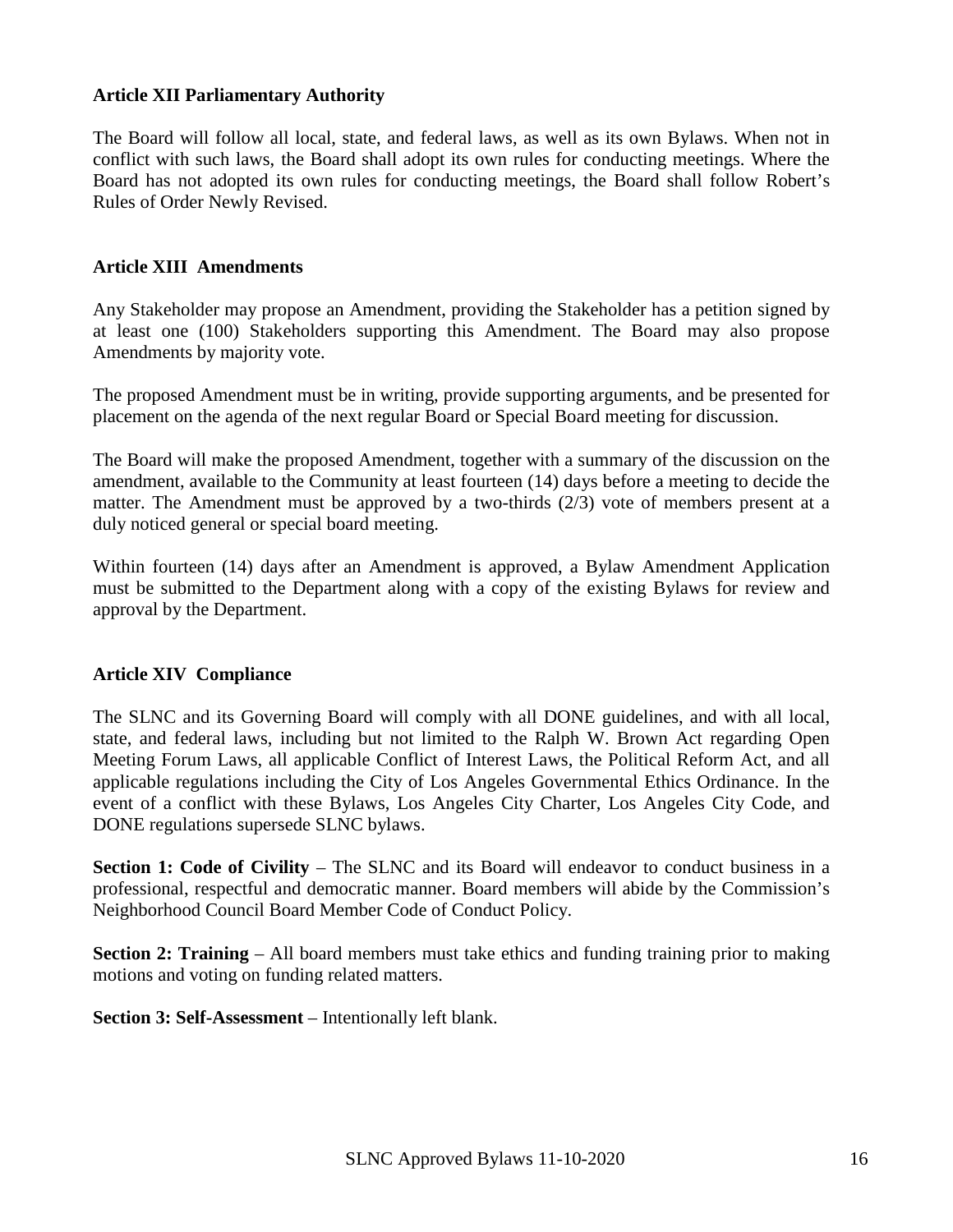<span id="page-16-0"></span>

# **ATTACHMENT A – Map of Silver Lake Neighborhood Council**